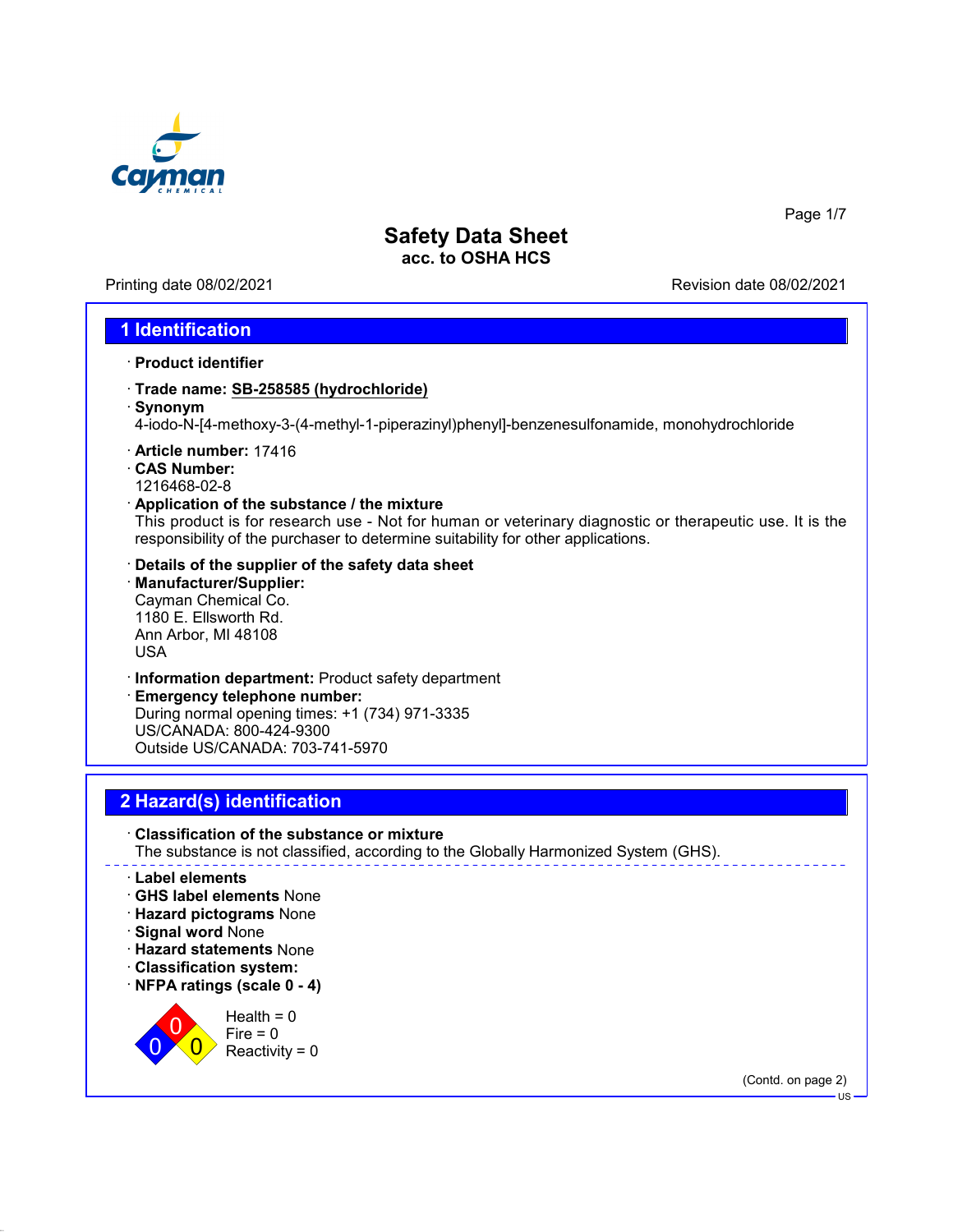Printing date 08/02/2021 Revision date 08/02/2021

#### **Trade name: SB-258585 (hydrochloride)**

(Contd. from page 1)

#### · **HMIS-ratings (scale 0 - 4)**



 $Health = 0$  $Fire = 0$ Reactivity =  $0$ 

#### · **Other hazards**

· **Results of PBT and vPvB assessment**

- · **PBT:** Not applicable.
- · **vPvB:** Not applicable.

#### **3 Composition/information on ingredients**

- · **Chemical characterization: Substances**
- · **CAS No. Description**

1216468-02-8 SB-258585 (hydrochloride)

#### **4 First-aid measures**

- · **Description of first aid measures**
- · **General information:** No special measures required.
- · **After inhalation:** Supply fresh air; consult doctor in case of complaints.
- · **After skin contact:** Generally the product does not irritate the skin.
- · **After eye contact:** Rinse opened eye for several minutes under running water.
- · **After swallowing:** If symptoms persist consult doctor.
- · **Information for doctor:**
- · **Most important symptoms and effects, both acute and delayed**

May cause anemia, cough, CNS depression, drowsiness, headache, heart damage, lassitude (weakness, exhaustion), liver damage, narcosis, reproductive effects, teratogenic effects. No further relevant information available.

· **Indication of any immediate medical attention and special treatment needed** No further relevant information available.

#### **5 Fire-fighting measures**

- · **Extinguishing media**
- · **Suitable extinguishing agents:** Use fire fighting measures that suit the environment. A solid water stream may be inefficient.
- · **Special hazards arising from the substance or mixture** No further relevant information available.
- · **Advice for firefighters**
- · **Protective equipment:** No special measures required.

#### **6 Accidental release measures**

- · **Personal precautions, protective equipment and emergency procedures** Not required.
- · **Environmental precautions:** Do not allow to enter sewers/ surface or ground water.
- · **Methods and material for containment and cleaning up:** Pick up mechanically.
- **Reference to other sections**
- See Section 7 for information on safe handling.

See Section 8 for information on personal protection equipment.

(Contd. on page 3)

US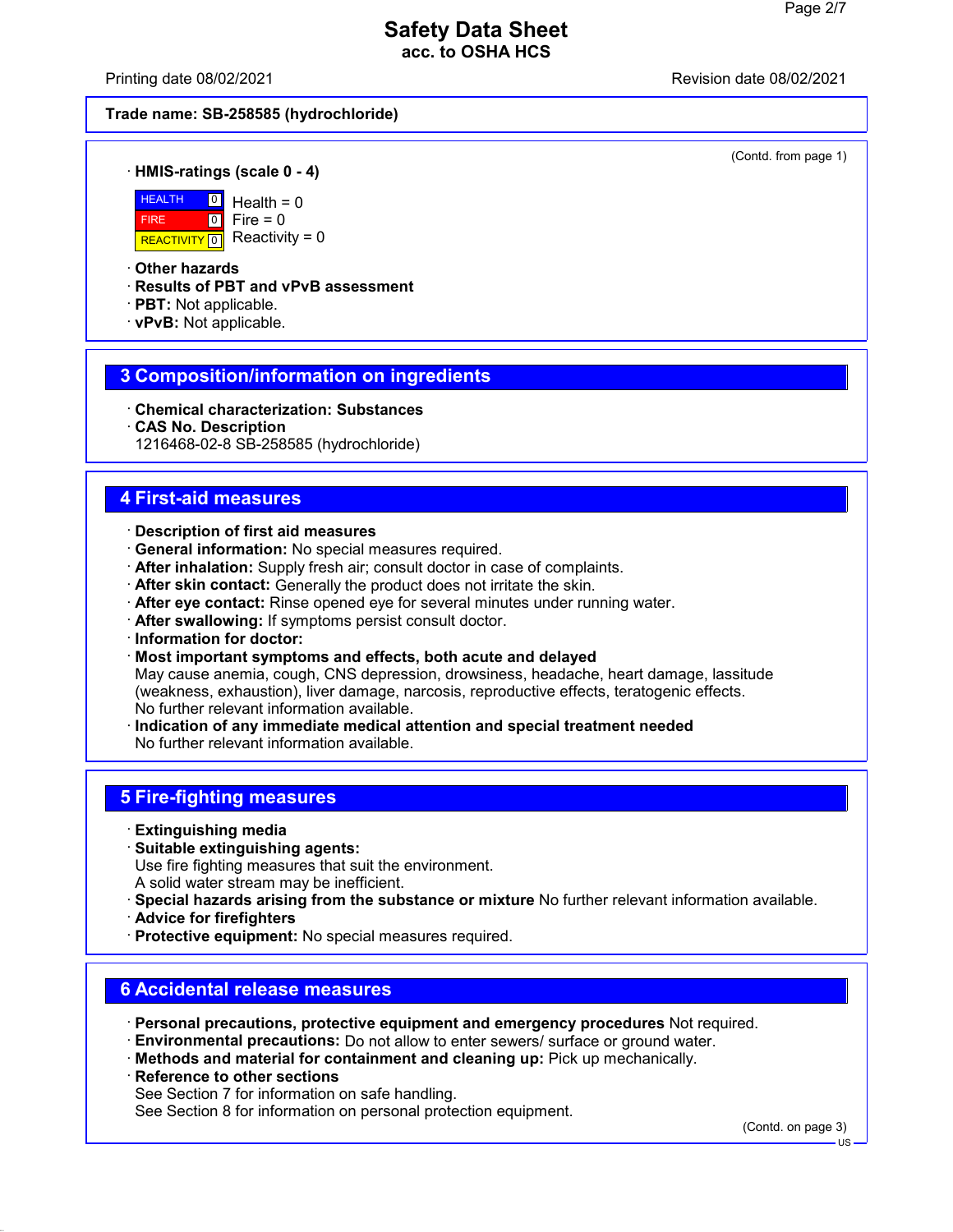Printing date 08/02/2021 **Printing date 08/02/2021** 

#### **Trade name: SB-258585 (hydrochloride)**

(Contd. from page 2)

See Section 13 for disposal information.

- · **Protective Action Criteria for Chemicals**
- · **PAC-1:** Substance is not listed.
- · **PAC-2:** Substance is not listed.
- · **PAC-3:** Substance is not listed.

## **7 Handling and storage**

- · **Handling:**
- · **Precautions for safe handling** No special measures required.
- · **Information about protection against explosions and fires:** No special measures required.
- · **Conditions for safe storage, including any incompatibilities**
- · **Storage:**
- · **Requirements to be met by storerooms and receptacles:** No special requirements.
- · **Information about storage in one common storage facility:** Not required.
- · **Further information about storage conditions:** None.
- · **Specific end use(s)** No further relevant information available.

### **8 Exposure controls/personal protection**

· **Additional information about design of technical systems:** No further data; see item 7.

- · **Control parameters**
- · **Components with limit values that require monitoring at the workplace:** Not required.
- · **Additional information:** The lists that were valid during the creation were used as basis.
- · **Exposure controls**
- · **Personal protective equipment:**
- · **General protective and hygienic measures:**

The usual precautionary measures for handling chemicals should be followed.

- · **Breathing equipment:** Not required.
- · **Protection of hands:**

The glove material has to be impermeable and resistant to the product/ the substance/ the preparation. Due to missing tests no recommendation to the glove material can be given for the product/ the preparation/ the chemical mixture.

Selection of the glove material on consideration of the penetration times, rates of diffusion and the degradation

· **Material of gloves**

The selection of the suitable gloves does not only depend on the material, but also on further marks of quality and varies from manufacturer to manufacturer.

· **Penetration time of glove material**

The exact break through time has to be found out by the manufacturer of the protective gloves and has to be observed.

· **Eye protection:** Not required.

## **9 Physical and chemical properties**

- · **Information on basic physical and chemical properties**
- · **General Information**
- · **Appearance:**

Form: Crystalline

(Contd. on page 4)

US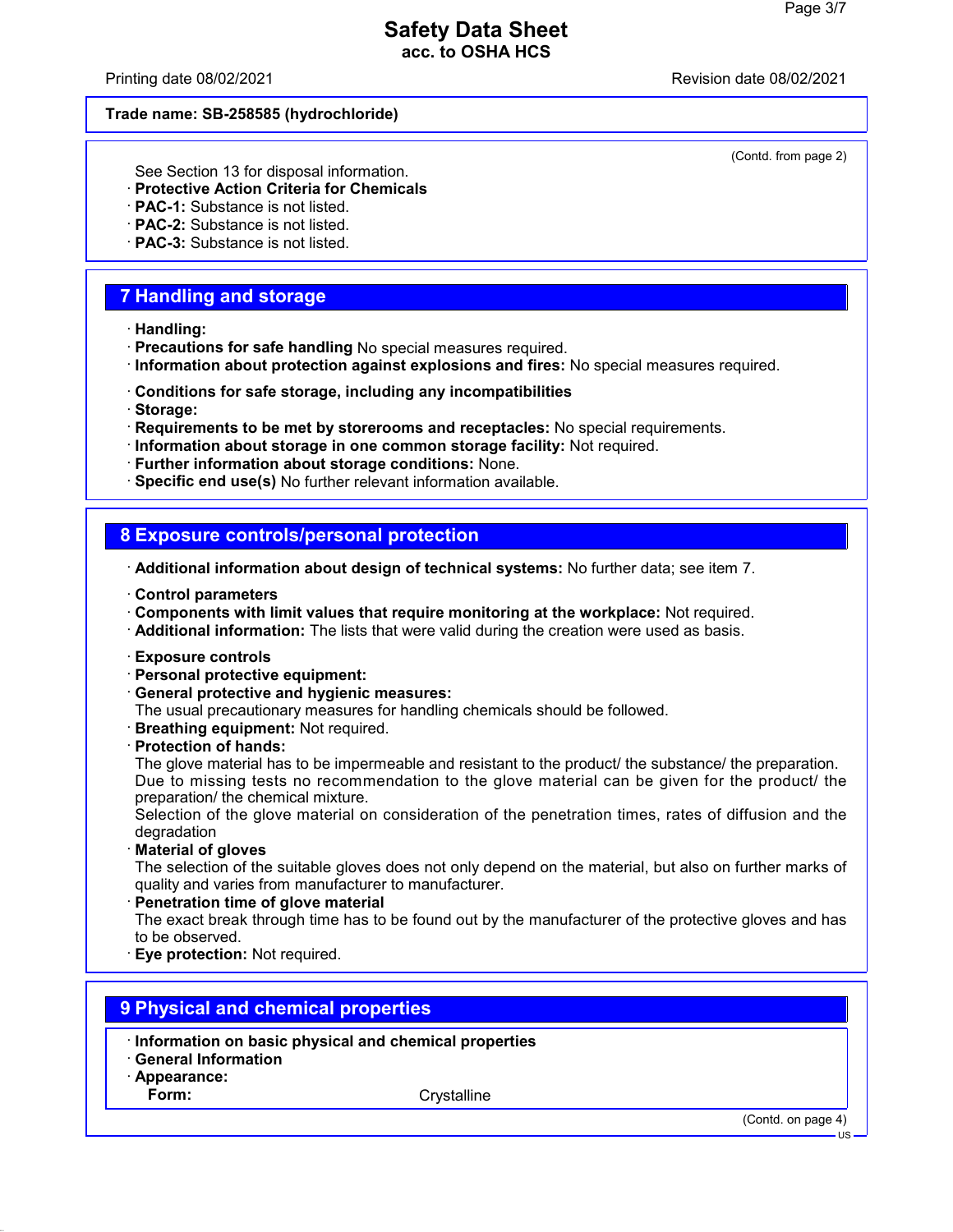Printing date 08/02/2021 **Printing date 08/02/2021** 

#### **Trade name: SB-258585 (hydrochloride)**

|                                                                                                   | (Contd. from page 3)                                                                                                               |
|---------------------------------------------------------------------------------------------------|------------------------------------------------------------------------------------------------------------------------------------|
| Color:<br>Odor:<br><b>Structural Formula</b><br>· Molecular Weight<br><b>Odor threshold:</b>      | Not determined.<br>Characteristic<br>C18H22IN3O3S • HCI<br>523.8 g/mol<br>Not determined.                                          |
| pH-value:                                                                                         | Not applicable.                                                                                                                    |
| Change in condition<br><b>Melting point/Melting range:</b><br><b>Boiling point/Boiling range:</b> | Undetermined.<br>Undetermined.                                                                                                     |
| · Flash point:                                                                                    | Not applicable.                                                                                                                    |
| · Flammability (solid, gaseous):                                                                  | Product is not flammable.                                                                                                          |
| Decomposition temperature:                                                                        | Not determined.                                                                                                                    |
| Auto igniting:                                                                                    | Not determined.                                                                                                                    |
| Danger of explosion:                                                                              | Product does not present an explosion hazard.                                                                                      |
| <b>Explosion limits:</b><br>Lower:<br>Upper:<br>· Vapor pressure:                                 | Not determined.<br>Not determined.<br>Not applicable.                                                                              |
| Density:<br>· Relative density<br>· Vapor density<br><b>Evaporation rate</b>                      | Not determined.<br>Not determined.<br>Not applicable.<br>Not applicable.                                                           |
| · Solubility in / Miscibility with<br>Water:                                                      | Not determined.                                                                                                                    |
| · Partition coefficient (n-octanol/water): Not determined.                                        |                                                                                                                                    |
| · Viscosity:<br>Dynamic:<br>Kinematic:<br><b>SOLUBILITY</b>                                       | Not applicable.<br>Not applicable.<br>~10 mg/ml in PBS (pH 7.2); ~0.25 mg/ml in EtOH; ~20 mg/ml<br>in DMSO; $\sim$ 15 mg/ml in DMF |
| <b>Other information</b>                                                                          | No further relevant information available.                                                                                         |

# **10 Stability and reactivity**

- · **Reactivity** No further relevant information available.
- · **Chemical stability**
- · **Thermal decomposition / conditions to be avoided:** No decomposition if used according to specifications.
- · **Possibility of hazardous reactions** No dangerous reactions known.
- · **Conditions to avoid** No further relevant information available.
- · **Incompatible materials:** strong acids, strong bases, strong oxidizing agents, strong reducing agents · **Hazardous decomposition products:** No dangerous decomposition products known.

(Contd. on page 5)

US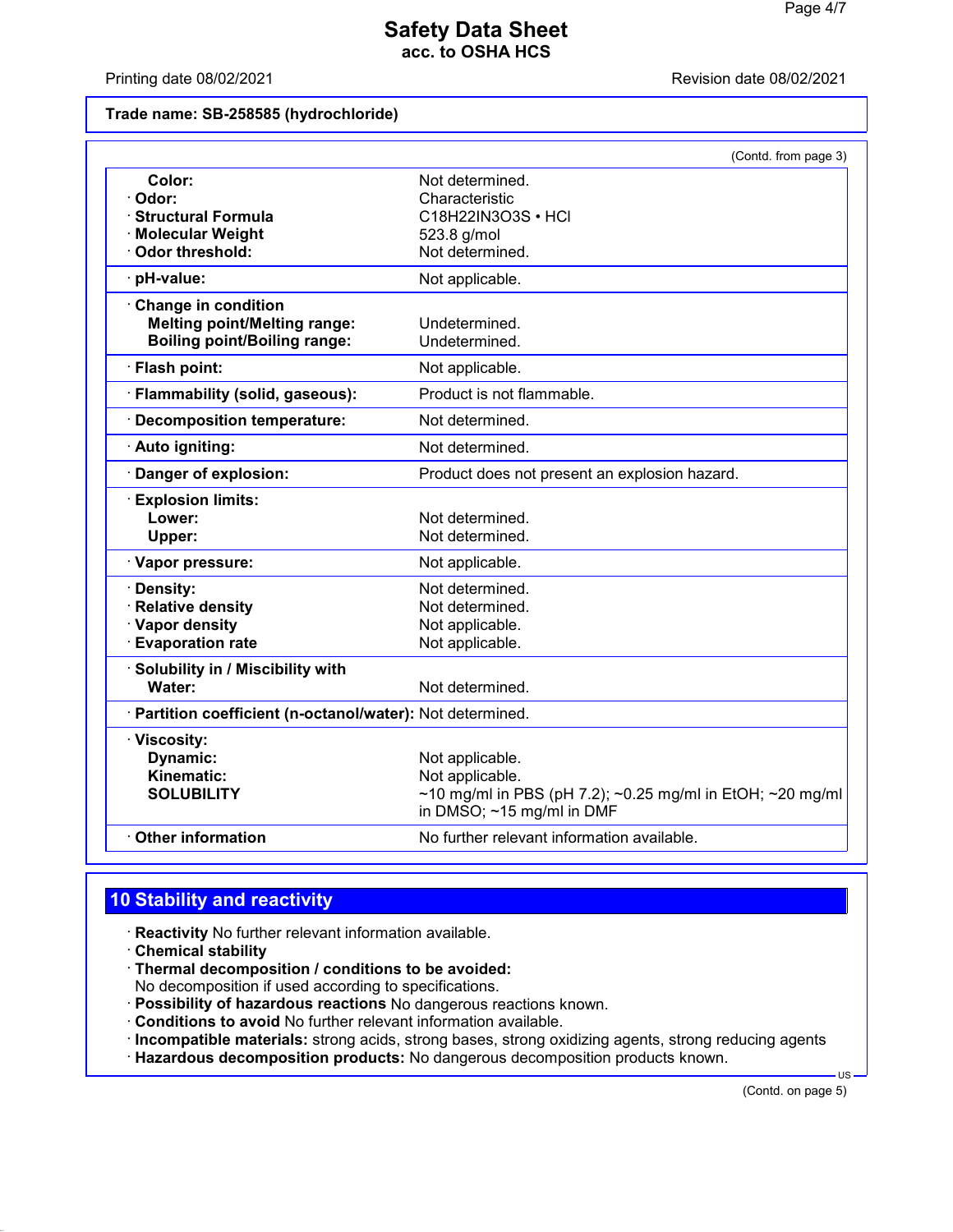Printing date 08/02/2021 Revision date 08/02/2021

#### **Trade name: SB-258585 (hydrochloride)**

(Contd. from page 4)

#### **11 Toxicological information**

- · **RTECS Number** DB2760000
- · **Information on toxicological effects**
- · **Acute toxicity:**
- · **Primary irritant effect:**
- · **on the skin:** No irritant effect.
- · **on the eye:** No irritating effect.
- · **Sensitization:** No sensitizing effects known.
- · **Additional toxicological information:**

When used and handled according to specifications, the product does not have any harmful effects according to our experience and the information provided to us. The substance is not subject to classification.

- · **Carcinogenic categories**
- · **IARC (International Agency for Research on Cancer)** Substance is not listed.
- · **NTP (National Toxicology Program)** Substance is not listed.
- · **OSHA-Ca (Occupational Safety & Health Administration)** Substance is not listed.

## **12 Ecological information**

- · **Toxicity**
- · **Aquatic toxicity:** No further relevant information available.
- · **Persistence and degradability** No further relevant information available.
- · **Behavior in environmental systems:**
- · **Bioaccumulative potential** No further relevant information available.
- · **Mobility in soil** No further relevant information available.
- · **Additional ecological information:**
- · **General notes:**

Water hazard class 1 (Self-assessment): slightly hazardous for water

Do not allow undiluted product or large quantities of it to reach ground water, water course or sewage system.

- · **Results of PBT and vPvB assessment**
- · **PBT:** Not applicable.
- · **vPvB:** Not applicable.
- · **Other adverse effects** No further relevant information available.

### **13 Disposal considerations**

- · **Waste treatment methods**
- · **Recommendation:** Smaller quantities can be disposed of with household waste.
- · **Uncleaned packagings:**
- · **Recommendation:** Disposal must be made according to official regulations.

# **14 Transport information**

· **UN-Number**

**· DOT, IMDG, IATA** not regulated

(Contd. on page 6)

US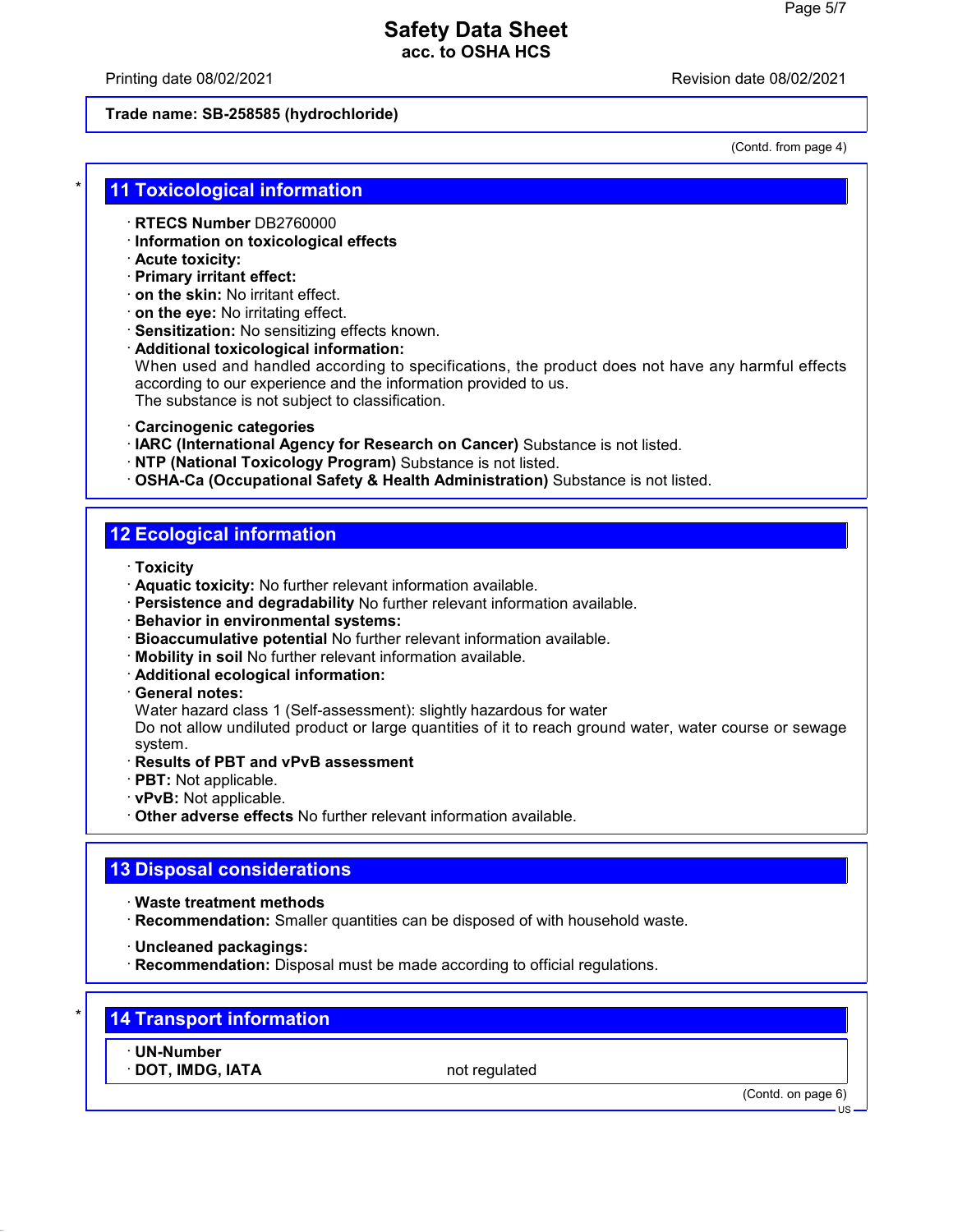#### Printing date 08/02/2021 Revision date 08/02/2021

**Trade name: SB-258585 (hydrochloride)**

|                                                                            |                 | (Contd. from page 5) |
|----------------------------------------------------------------------------|-----------------|----------------------|
| · UN proper shipping name<br>DOT, IMDG, IATA                               | not regulated   |                      |
| Transport hazard class(es)                                                 |                 |                      |
| · DOT, ADN, IMDG, IATA<br>· Class                                          | not regulated   |                      |
| · Packing group<br>· DOT, IMDG, IATA                                       | not regulated   |                      |
| · Environmental hazards:                                                   | Not applicable. |                      |
| · Special precautions for user                                             | Not applicable. |                      |
| Transport in bulk according to Annex II of<br>MARPOL73/78 and the IBC Code | Not applicable. |                      |
| · UN "Model Regulation":                                                   | not regulated   |                      |

# **15 Regulatory information**

· **Safety, health and environmental regulations/legislation specific for the substance or mixture** No further relevant information available.

· **Sara**

- · **Section 355 (extremely hazardous substances):** Substance is not listed.
- · **Section 313 (Specific toxic chemical listings):** Substance is not listed.
- · **TSCA (Toxic Substances Control Act):** Substance is not listed.
- · **Hazardous Air Pollutants** Substance is not listed.
- · **Proposition 65**
- · **Chemicals known to cause cancer:** Substance is not listed.
- · **Chemicals known to cause reproductive toxicity for females:** Substance is not listed.
- · **Chemicals known to cause reproductive toxicity for males:** Substance is not listed.
- · **Chemicals known to cause developmental toxicity:** Substance is not listed.
- · **Carcinogenic categories**
- · **EPA (Environmental Protection Agency)** Substance is not listed.
- · **TLV (Threshold Limit Value)** Substance is not listed.
- · **NIOSH-Ca (National Institute for Occupational Safety and Health)** Substance is not listed.
- · **Chemical safety assessment:** A Chemical Safety Assessment has not been carried out.

### **16 Other information**

All chemicals may pose unknown hazards and should be used with caution. This SDS applies only to the material as packaged. If this product is combined with other materials, deteriorates, or becomes contaminated, it may pose hazards not mentioned in this SDS. Cayman Chemical Company assumes no responsibility for incidental or consequential damages, including lost profits, arising from the use of these data. It shall be the user's responsibility to develop proper methods of handling and personal protection based on the actual conditions of use. While this SDS is based on technical data judged to be reliable, Cayman Chemical Company assumes no responsibility for the completeness or accuracy of the information contained herein.

· **Department issuing SDS:** Environment protection department.

· **Contact:** -

· **Date of preparation / last revision** 08/02/2021 / -

(Contd. on page 7)

US